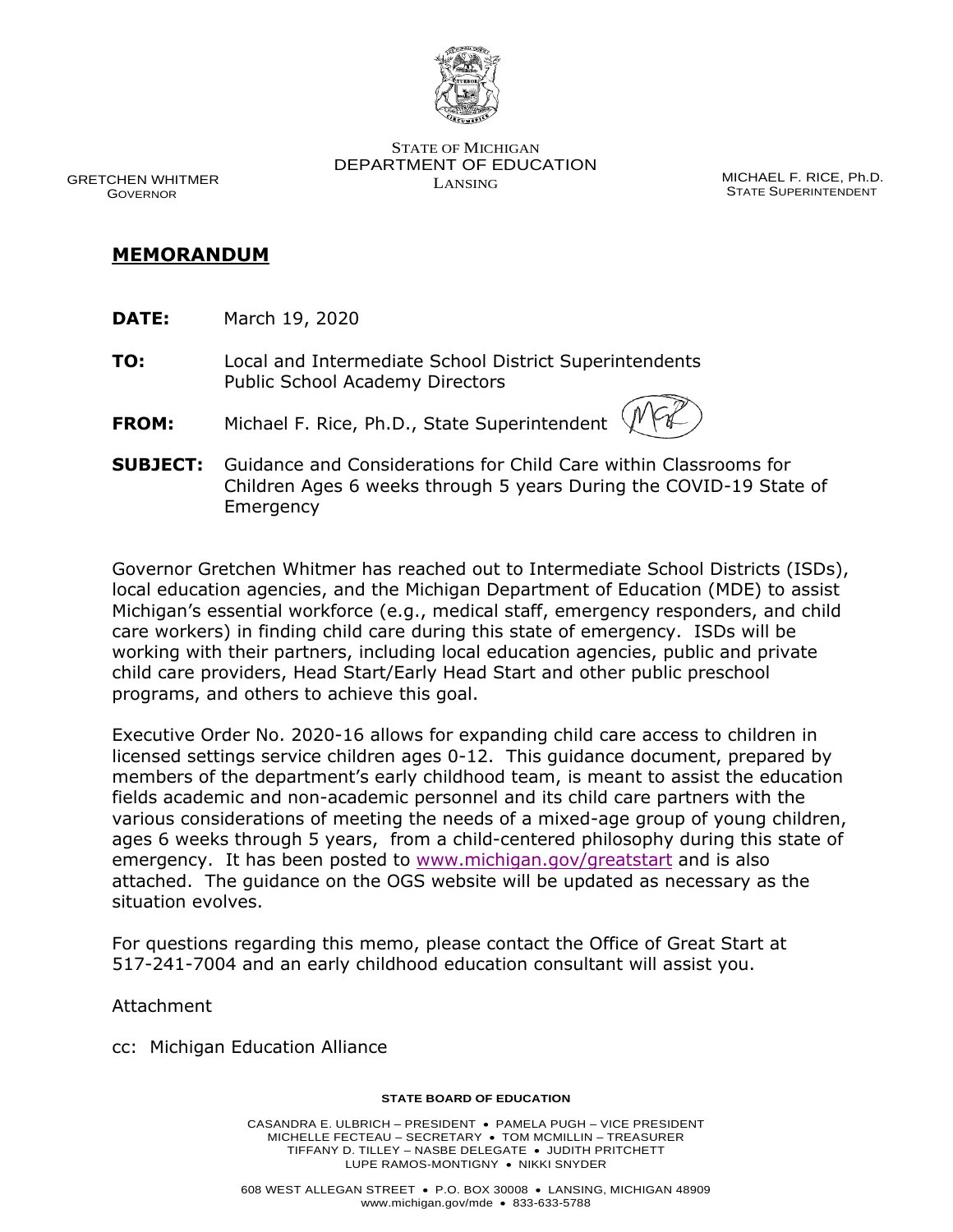## **Guidance and Considerations for COVID-19 Child Care within Classrooms for Children Ages 6 weeks through 5 years**

 local education agencies (LEAs), and the Michigan Department of Education (MDE) to assist Michigan's essential workforce (e.g., medical staff, emergency responders, and child care workers) in finding child care during this state of emergency. ISDs will be working with their partners, including LEAs, public and private child care providers, Head Start/Early Head Start and other public preschool programs, and others to Governor Gretchen Whitmer has reached out to Intermediate School Districts (ISDs), achieve this goal.

 This guidance document, prepared by members of the department's early childhood and its child care partners, both school and non-school personnel with the various considerations of meeting the needs of a mixed-age group of young children from a youngest children (six weeks to five years) who may be cared for in the classrooms. team, is meant to assist the education fields academic and non-academic personnel child-centered philosophy during this state of emergency. It is solely for the

 It is also vital to partner with parents to learn about the needs of specific children, to the extent possible, particularly if children in care have special needs. Parents will be the best source of information about meeting those needs and supporting their children in these new child care environments.

 Infants: birth – 12 months Preschoolers: 2.5 years – 5 years Age Group Terminology Toddlers: 12 – 30 months

General Considerations Regardless of Age:

- environmental cleaning and disinfecting. • Follow all Centers for Disease Control general safety guidelines for
- Follow LARA Licensing Rules/Guidance for Child Care Centers. See https://www.michigan.gov/documents/lara/Centers\_final\_rule\_R\_400.8101\_to [\\_400.8840\\_12-17-19\\_674860\\_7.pdf.](https://www.michigan.gov/documents/lara/Centers_final_rule_R_400.8101_to_400.8840_12-17-19_674860_7.pdf)
- • Because this is a new setting for the children with new caregivers, children will need extra support. Therefore, consider keeping adult-to-child ratios low: 1:3 infants and toddlers, 2:10 preschoolers.
- coping strategies during drop-off and throughout the day, given that they are in an unfamiliar setting with new peers and new adults. • Anticipate that children will need additional social-emotional supports and
- • Whenever possible, assign infants, toddlers, and preschoolers to separate classrooms. If infants and toddlers are combined, keep group size at 10 or fewer.
- • When assigning age groups to classrooms, consider refrigeration/food warming needs as well as toileting needs of children:
	- $\circ$  in-room access to refrigeration for storage of, and warming vessels for, infants' formula and breast milk;
	- $\circ$  in-room access to refrigeration if parents are providing toddler food; and
	- o in-room access to child-sized toilets for toddlers.
- Pay special attention to food allergies and individual child needs.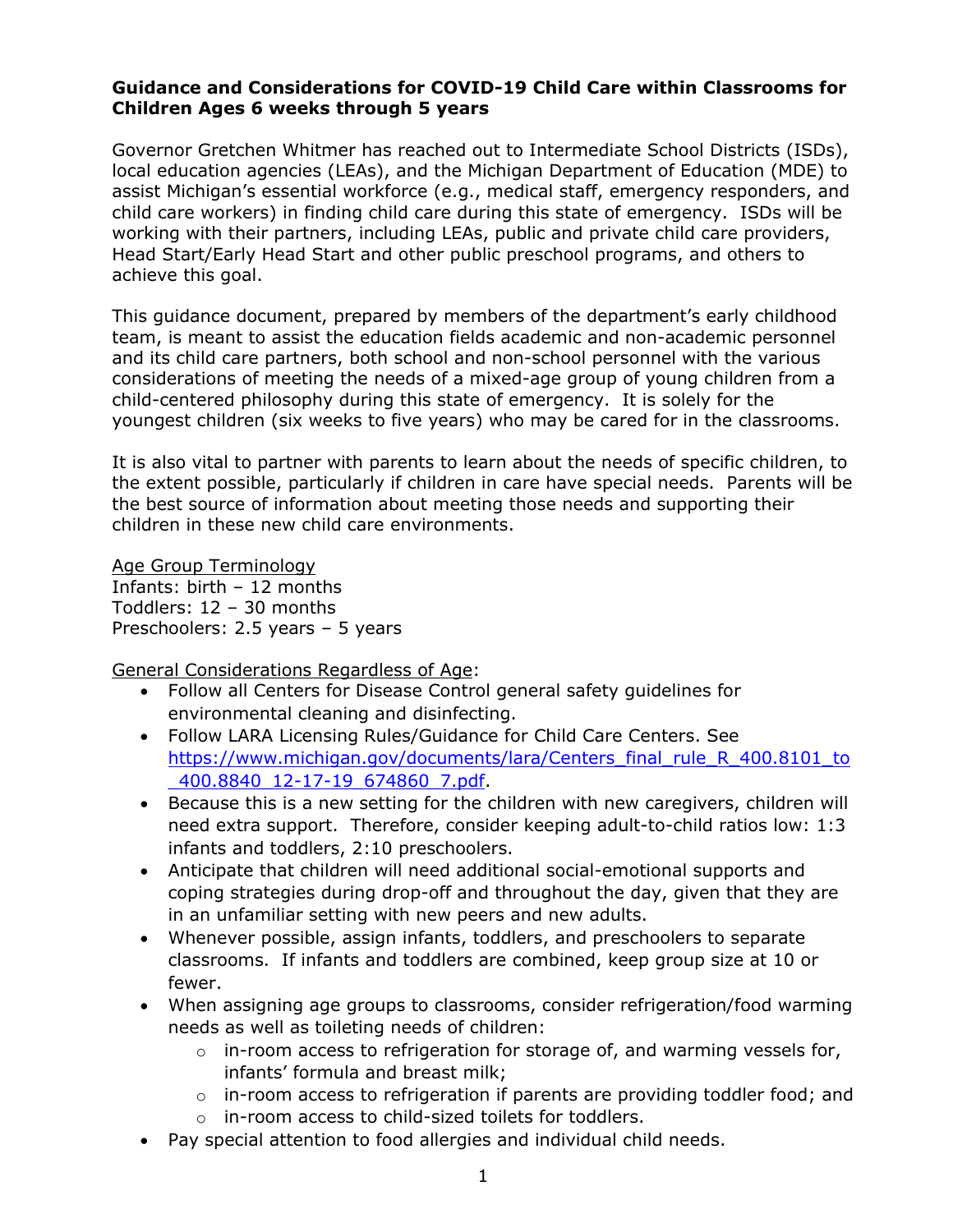- All children must regularly wash their hands including infants.
- • Protocol for cleaning, sanitizing, and disinfecting toys, furniture, dishes and other surfaces must be followed, see: [https://www.naeyc.org/sites/default/files/globally](https://www.naeyc.org/sites/default/files/globally-shared/downloads/PDFs/accreditation/early-learning/clean_table.pdf)[shared/downloads/PDFs/accreditation/early-learning/clean\\_table.pdf.](https://www.naeyc.org/sites/default/files/globally-shared/downloads/PDFs/accreditation/early-learning/clean_table.pdf)
- • All classrooms must be on ground floor level for safe evacuation during an emergency.
- cord placement and children's access to them. • All electrical outlets at child level must be covered. Be mindful of electrical

# Infant Age Group Specific

- • Consider using gym mats to cover a section of the floor for floor- and tummy-time play. Sanitize first.
- • Consider utilizing portable cribs for infant napping and diaper changing. Parents may be able to provide one for their child's use only. Each child should have a portable or full-size crib assigned for individual use. Each should be sanitized before use.
- INFANTS MUST ALWAYS BE PLACED TO SLEEP ON THEIR BACK WITH NO OTHER ITEMS (including blankets) IN THE CRIB.
- • INFANTS MAY ONLY SLEEP IN THE ASSIGNED CRIB, not in car seats, on the floor, etc. See [https://www.cdc.gov/vitalsigns/pdf/2018-01-vitalsigns.pdf.](https://www.cdc.gov/vitalsigns/pdf/2018-01-vitalsigns.pdf)
- • Parents may be asked to provide: diapers and wipes, pacifiers if used, formula and baby food, changes of clothing. Each item must be labeled and used only for that child. However, the child care program must have these items readily available regardless in case of shortage or need.
- • Infants must be fed and allowed to sleep on demand. Diapers must be checked hourly and changed if wet or soiled. For diaper-changing procedures, see: [https://www.cdc.gov/healthywater/pdf/hygiene/Diapering-procedures](https://www.cdc.gov/healthywater/pdf/hygiene/Diapering-procedures-childcare-508c.pdf)[child care-508c.pdf.](https://www.cdc.gov/healthywater/pdf/hygiene/Diapering-procedures-childcare-508c.pdf)
- Infants must be held while they are being fed; do not prop bottles.
- All choking hazards must be removed from the classroom, see: [https://www.nationwidechildrens.org/family-resources-education/health](https://www.nationwidechildrens.org/family-resources-education/health-wellness-and-safety-resources/education-store/choking-hazard-safety)[wellness-and-safety-resources/education-store/choking-hazard-safety.](https://www.nationwidechildrens.org/family-resources-education/health-wellness-and-safety-resources/education-store/choking-hazard-safety)
- Furniture with sharp edges should be removed from the classroom.
- Consider purchasing or obtaining (sanitize if used):
	- $\circ$  toys for chewing, shaking, making (quiet) noises, feeling textures, nesting/stacking
	- o bibs
	- o spoons, bowls, sippy cups (for older infants)
	- $\circ$  shoe covers for all adults entering the classroom (to keep floors clean for crawling children)
	- $\circ$  gloves for diaper changing
	- o extra spray bottles for more sanitizing
	- o dish tubs for the 3-step sanitizing process, see: https://child [care.extension.org/cleaning-sanitizing-and-disinfecting-in-child-care/.](https://childcare.extension.org/cleaning-sanitizing-and-disinfecting-in-child-care/)
- • All dishes, sippy cups, and utensils must be sanitized with the 3-step sanitizing process (see above link) following each use.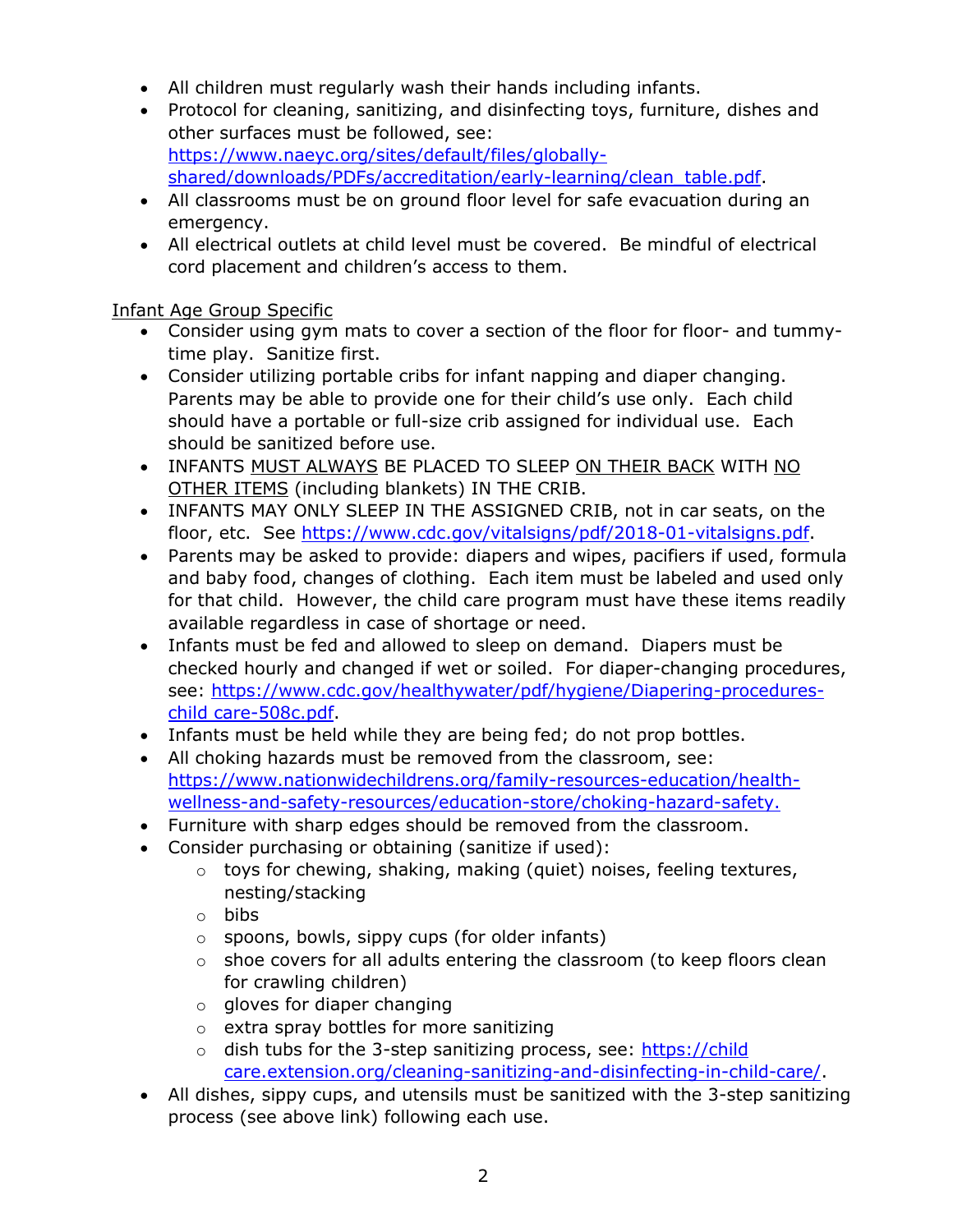- • As children play with toys, any toy that has been put in a child's mouth must be picked up as soon as the child is done with it and sanitized with the 3-step sanitizing process (see above link) before being used again.
- • Talk with infants while feeding, playing, diaper changing. This is an early literacy learning opportunity!
- • Adults should spend time on the floor interacting with individuals or small groups of children, talking about what they are doing, looking at and talking about pictures in books, singing songs, and doing finger plays. See: [https://www.youtube.com/user/SuperSimpleSongs.](https://www.youtube.com/user/SuperSimpleSongs) Again, this is an early literacy learning opportunity!
- • Infants enjoy the outdoors. You can take blankets out for immobile infants to lay on. Or take them for a walk. They would enjoy looking at grass, pine needles, birds, bubbles, etc.

# Toddler Age Group Specific

- eating, toileting, sleep. • Institute daily routines with toddlers with consideration of individual needs for
- • Toddlers can sleep on cots. Nap time is promoted with quiet music and low lighting. Adults can sit by cots to calm and relax children. Toddlers need more sleep than preschoolers. Nap time should be extended and some may need two naps. Toddlers should be allowed to have a comfort item when napping (a blanket or stuffed animal).
- • Parents may be asked to provide: diapers and wipes, toddler food, changes of clothing. Each item must be labeled and used only for that child. However, case of shortage or need. Special care must be taken with foods served to the child care program must have these items readily available regardless in toddlers to prevent choking.
- All choking hazards must be removed from the classroom, see: [https://www.nationwidechildrens.org/family-resources-education/health](https://www.nationwidechildrens.org/family-resources-education/health-wellness-and-safety-resources/education-store/choking-hazard-safety)[wellness-and-safety-resources/education-store/choking-hazard-safety.](https://www.nationwidechildrens.org/family-resources-education/health-wellness-and-safety-resources/education-store/choking-hazard-safety)
- Consider purchasing or obtaining (sanitize if used):
	- $\circ$  toys for chewing, shaking, making (quiet) noises, feeling textures, nesting/stacking, dumping/filling
	- o bibs
	- o spoons, bowls, sippy cups
	- $\circ$  gloves for diaper changing and support of toilet training
	- $\circ$  potty chairs if toddler-sized toilets are not available
	- o extra spray bottles for more sanitizing
	- o dish tubs for the 3-step sanitizing process, see: [https://child care.extension.org/cleaning-sanitizing-and-disinfecting-in](https://childcare.extension.org/cleaning-sanitizing-and-disinfecting-in-child-care/)[child-care/.](https://childcare.extension.org/cleaning-sanitizing-and-disinfecting-in-child-care/)
- • All dishes, sippy cups, and utensils must be sanitized with the 3-step sanitizing process (see above link) following each use.
- • As children play with toys, any toy that has been put in a child's mouth must be picked up as soon as the child is done with it and sanitized with the 3-step sanitizing process (see above link) before being used again.
- Potty chairs must be cleaned and sanitized after each use.